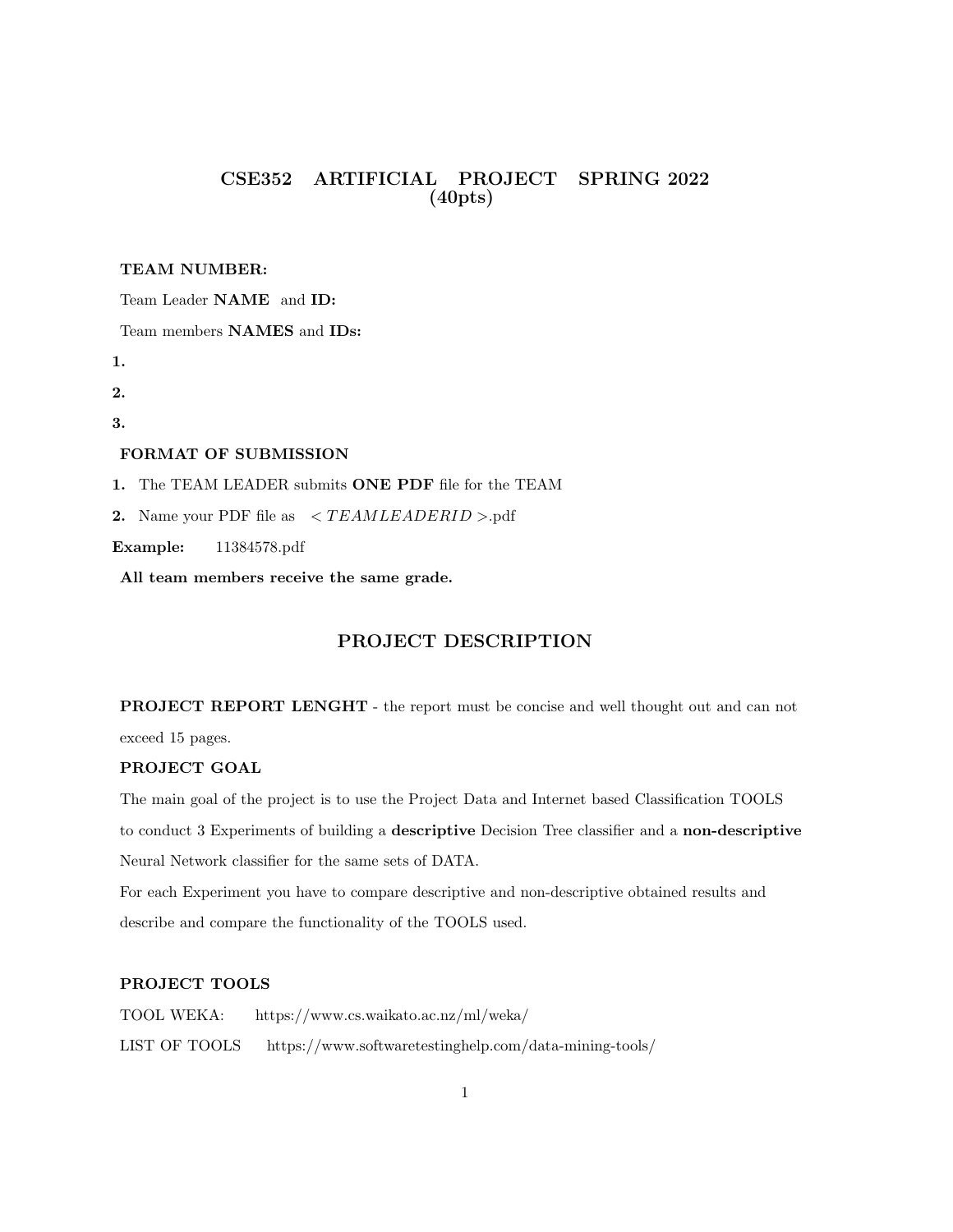#### 1. Descriptive Classifier

Use the the TOOL WEKA to build the Decision Tree classifier and present the results in a form of discriminant rules describing the content of the data.

### 2. Non-Decsriptive Classifier

Use Neural Networks tool to build your Classifier.

Use TOOL WEKA or a tool from LIST OF TOOLS.

3. Describe specifics of TOOLS used in a way that makes your report comprehensible for others.

PROJECT DATA is provided on the course web page.

This is a real life classification data with TYPE DE ROCHE (Rock Type) as a CLASS attribute.

There are 98 records with 48 attributes and 6 classes.

#### Classes are:

C1 : R. Carbonatees AND R. Carbonatees impures

C2 : Pyrate

- C3 : Charcopyrite
- C4 : Galene
- C5 : Spahlerite

C6 : Sediments terrigenes

Most important attributes (as determined by the expert) are: S, Zn, Pb, Cu, CaO+MgO, CaO,

## MgO, Fe2O3

This is a real life experimental data and it contains a lot of missing data (no value).

#### PROJECT STEPS

Project follows the following steps of Learning Process to build the classifiers.

#### S1: Data Preparation

Use attributes selection, cleaning the data, filling the missing values, etc... operations to build your

Project DATA - PD. Explain shortly your decisions.

### S2: Data preprocessing

1. For the Decision Trees Descriptive Classifier you use your chosen method of the discretization of Project DATA - PD creating a set PD1 of data with no more than 4 values (bins) for each